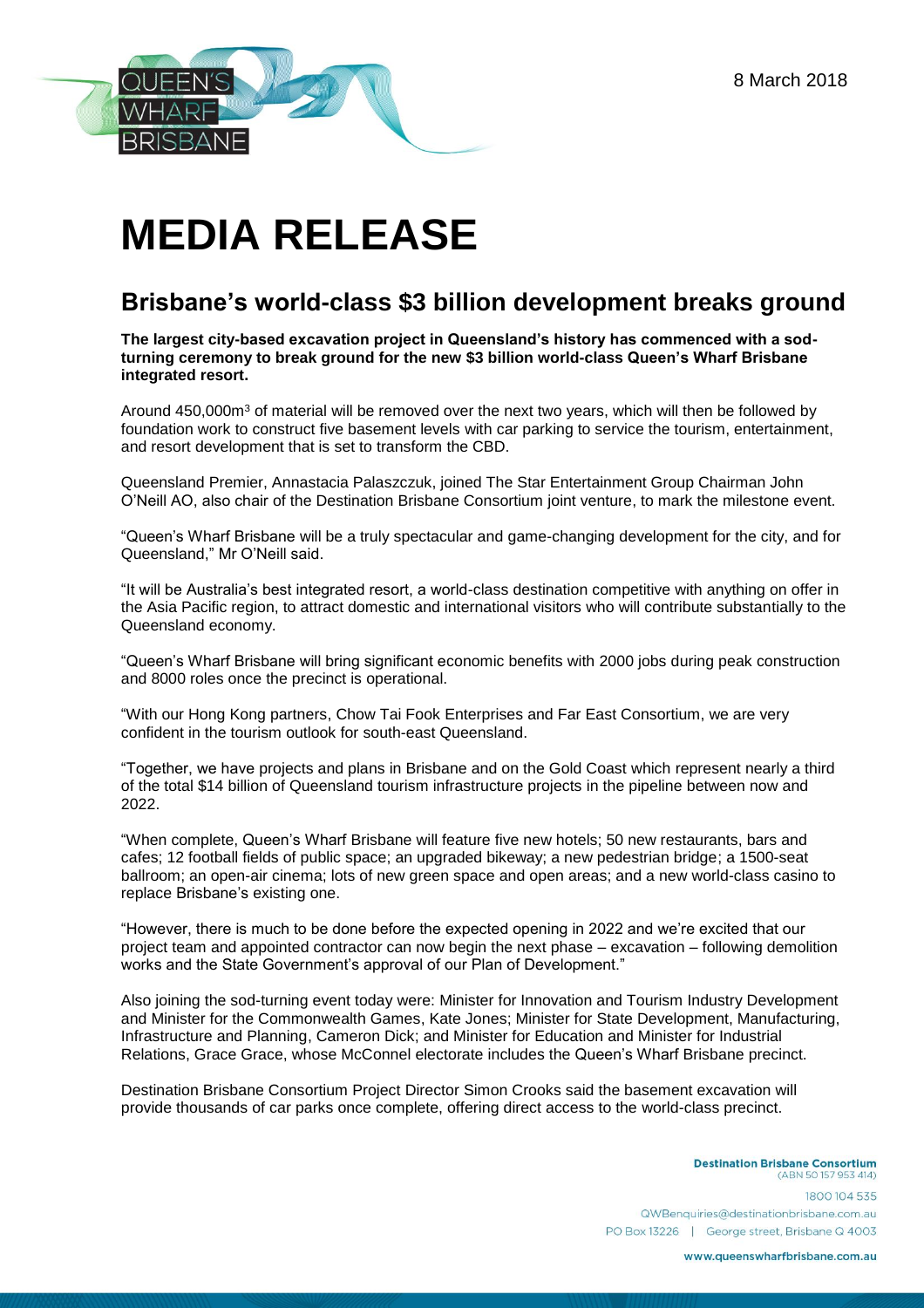

"We are pleased to reach this next stage of piling and excavation after 12 months of demolition work," Mr Crooks said.

"The excavation pit will be dug where the Executive Building, 80A George St building, and the Neville Bonner Building used to be, and underneath the section of William Street between those previous government sites.

"The perimeter of the pit will be more than half a kilometre and at its deepest point will be 26 metres below George Street.

"Later this year we expect to go to tender for the next immediate phase of the project – construction – as we will need to start on foundations at the bottom of the excavation pit in order to build the five basement level structures for thousands of cars to park at our integrated resort.

"Throughout excavation, and all phases of this project, the priority for us is working closely with our appointed contractor to reinforce our stringent safety standards, as well as minimising disruption for Brisbane commuters, cyclists, pedestrians, and inner-city residents.

"We look forward to continuing to update near neighbours, the community and all who are interested in this development through our community engagement program which includes free e-news and construction notices, which people can subscribe to receive from our website."

Mr O'Neill said recent findings from CSIRO research, commissioned by the Queensland Futures Institute and The Star Entertainment Group last year, showed tourism was an emerging area of economic opportunity for the state.

"The CSIRO report said Queensland has 'got what future Asia wants'," Mr O'Neill said.

"The number of Chinese visitors to Australia alone is forecast to increase threefold to 3.9 million by 2026.

"However, it also reinforced that the tourism sector cannot be complacent and significant, ongoing investment is required.

"Queensland needs more hotel rooms, increased transport options, and a broader hospitality labour market just to cater for the expected increase in Asian visitation.

"We also need authentic, varied, and most importantly, quality offerings to differentiate this state and country from the rest of the world.

"That takes investor confidence – and it also creates jobs – and along with our Hong Kong partners we hope to continue to be part of a broader evolution of Queensland's tourism sector, now and in the future."

To learn more about Queen's Wharf Brisbane, visit [www.queenswharfbrisbane.com.au](http://www.queenswharfbrisbane.com.au/) and/or our Facebook page [www.facebook.com/queenswharfbrisbane/.](http://www.facebook.com/queenswharfbrisbane/)

## **ENDS**

## **Further information:**

Graham Witherspoon | Stakeholder & Communications Manager